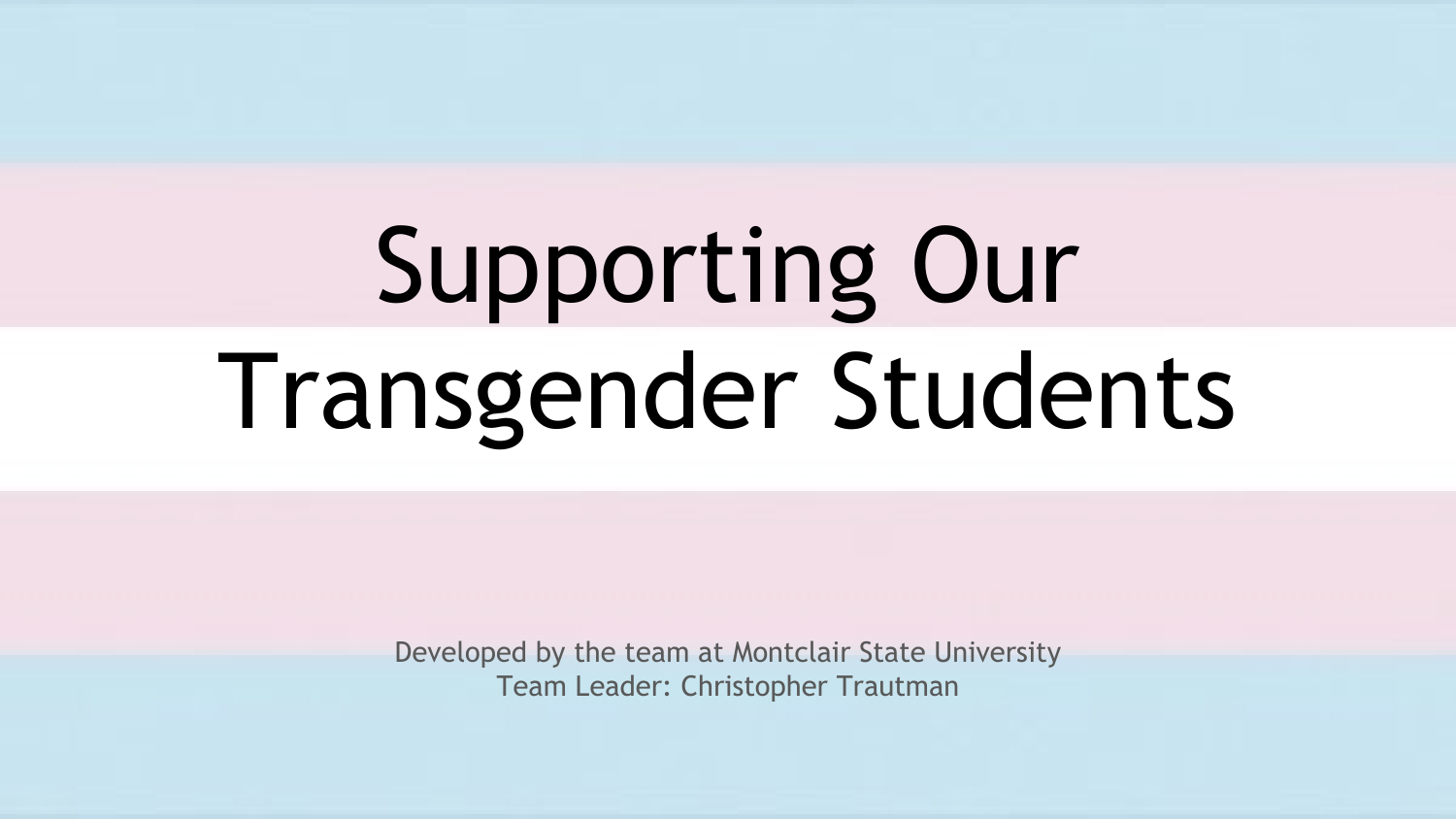#### Points of Pride

An internal evaluation of Centrist College's support for its LGBTQ community revealed three major strengths, henceforth referred to as Points of Pride. These include:

- 1. Ongoing institutional commitment to its LGBTQ community
- 2. Campus Safety including outreach and training for public safety officers
- 3. Academic Life including support and direction for all LGBTQ students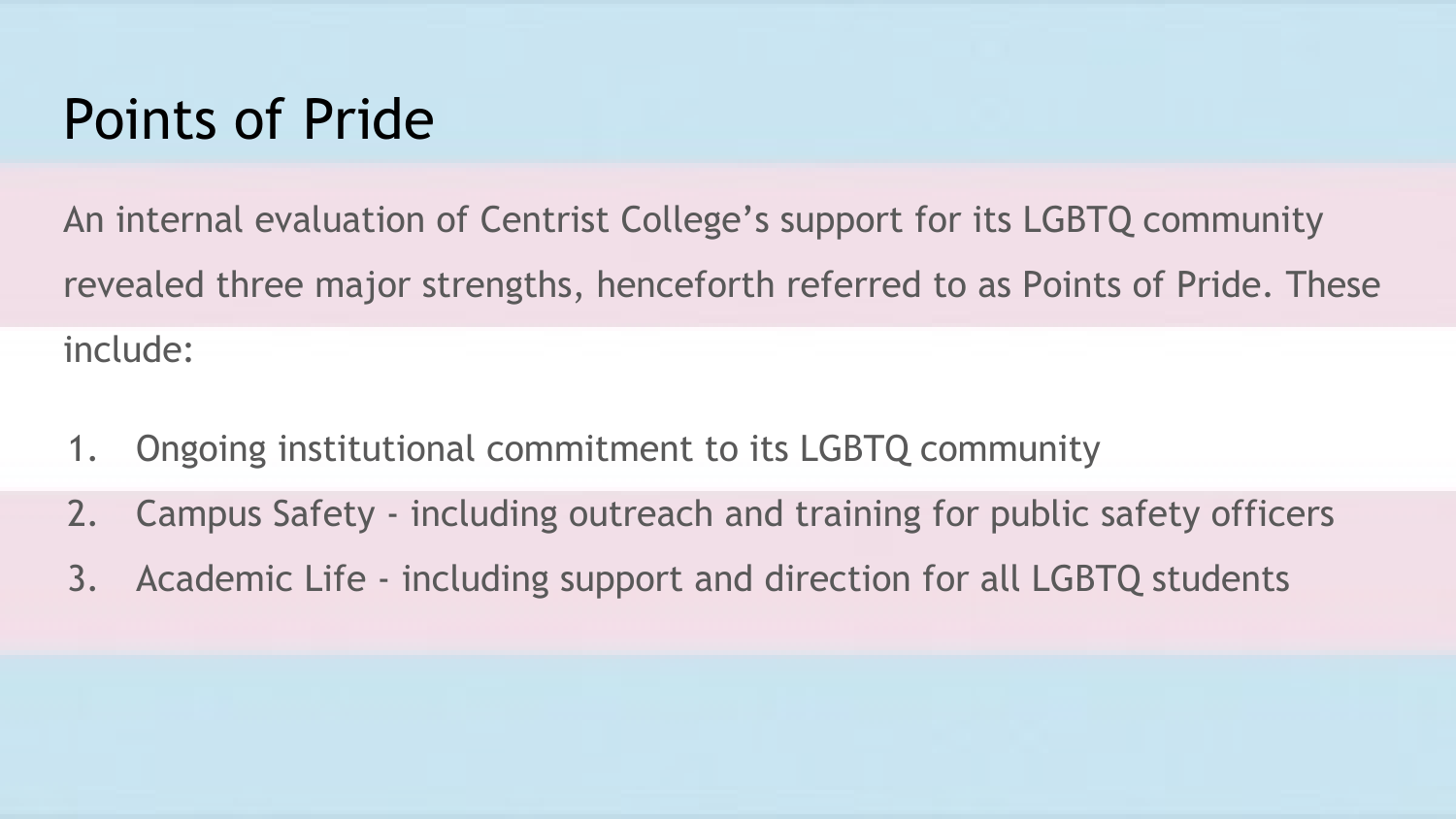## Institutional Commitment and Support

Centrist College, under the leadership of Pres. Fogg, has redoubled its commitment to support its LGBTQ community, especially its transgender population, in the following ways:

- Advisory committee for LGBTQ issues
	- Includes paid staff with responsibilities regarding LGBTQ support
	- Increased awareness and promotions of transgender student issues & potential concerns
- Seeks to employ diverse faculty & staff, including those from LGBTQ community
- Ally program & on-campus Safe Zone
	- Includes Tier I & Tier II level training for Allies (Kearns, et al., 2014)
	- Training for faculty encourages ties to LGBTQ issues in relevant course content
	- Established Safe Zones on campus with trained faculty and staff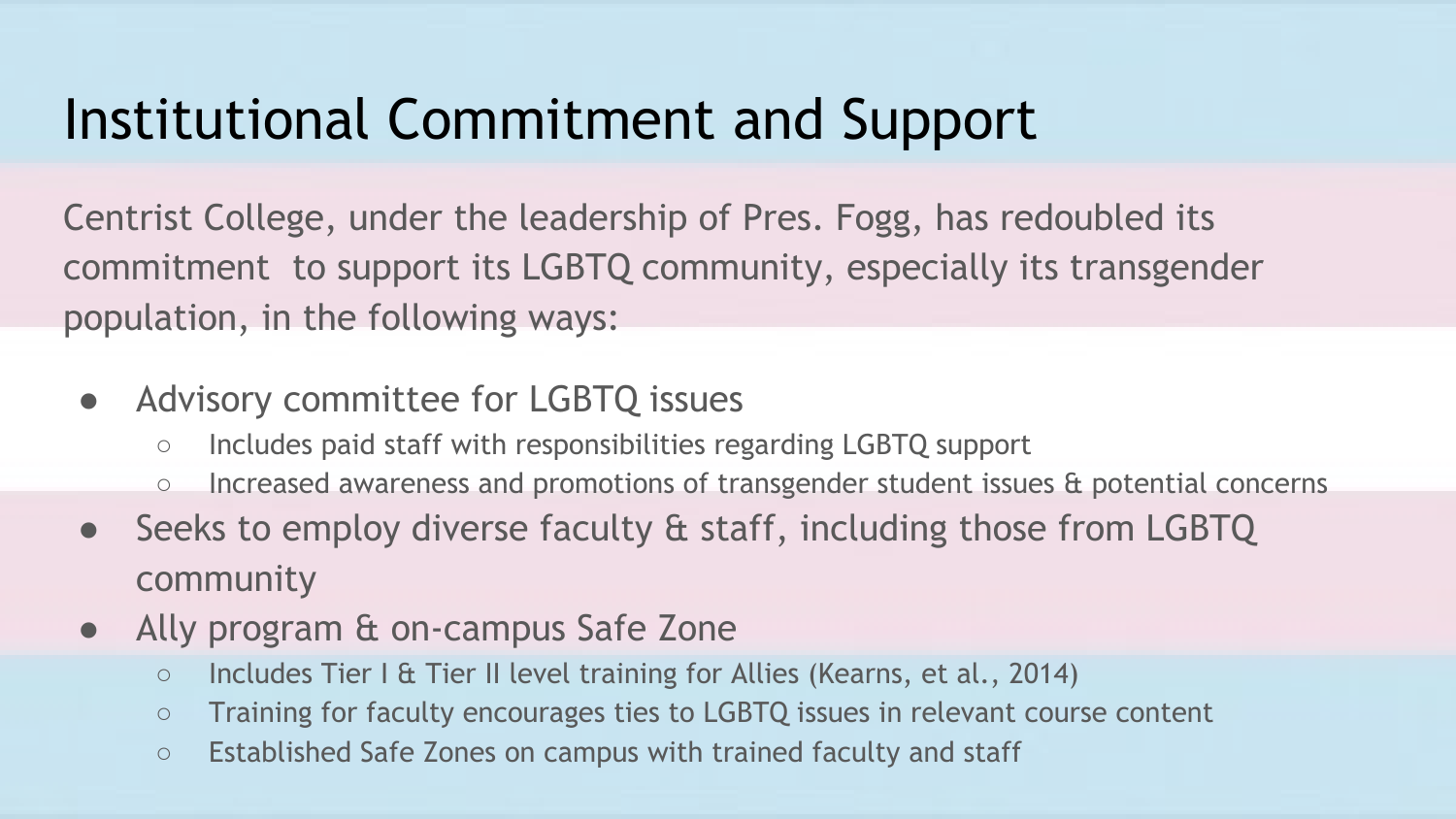# Campus Safety

In an effort to better protect and serve LGBTQ students on campus, the following are standard operating procedure at Centrist College (Campus Pride Index, 2016)

- Procedure for reporting LGBTQ hate crimes
- Training for public safety officers to help prevent & address hate crimes
- Ongoing outreach to LGBTQ community and organizations on campus
	- A redoubled effort will be made regarding outreach & partnerships based upon the recommendations of this training
- Sensitivity & awareness training for public safety officers in regards to LGBTQ identity, expression, etc.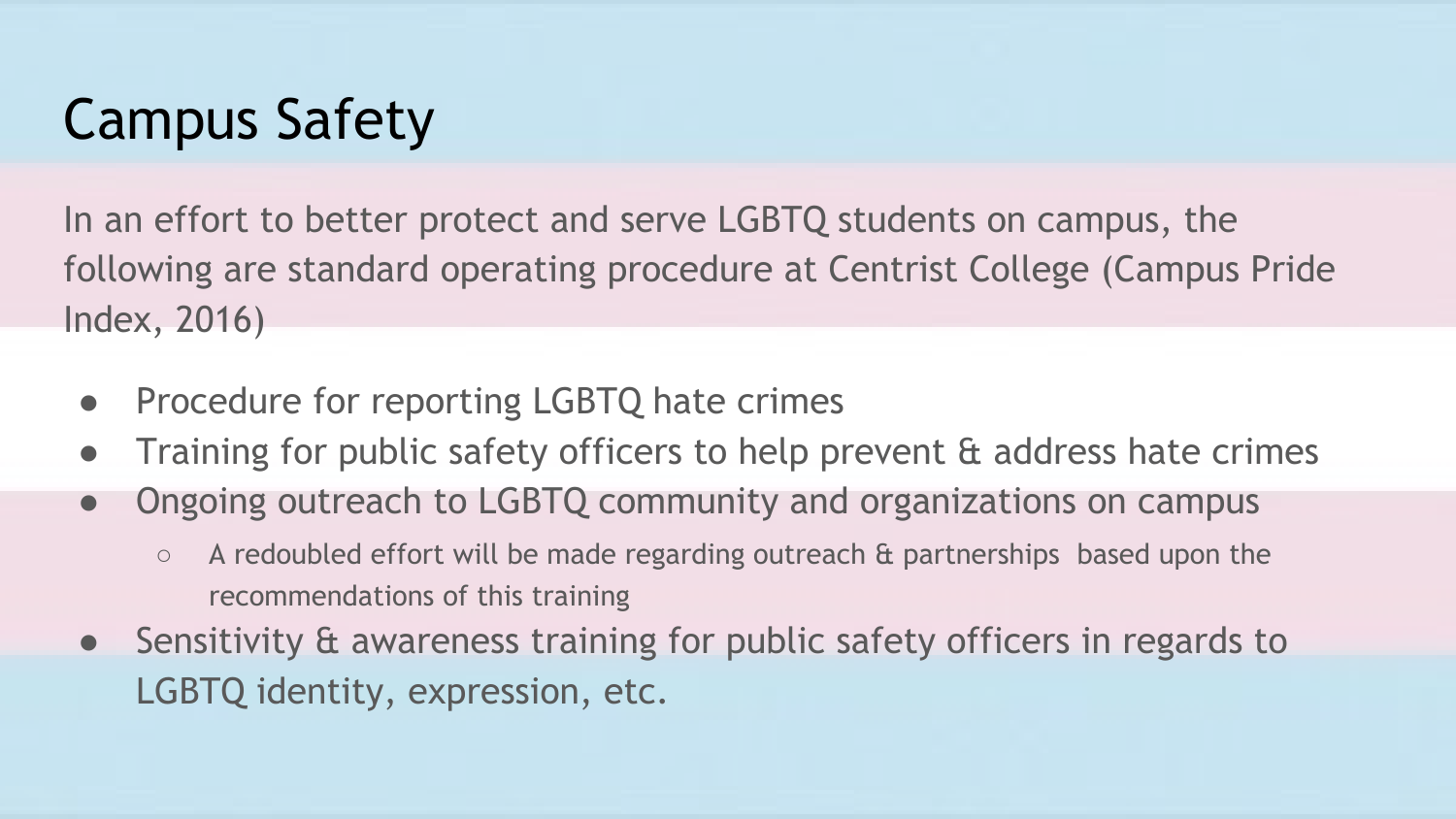## At Risk Academically

According to Kerr & Multon (2015), academic high-achievers who identity as LGBTQ can lead to a sense of being 'twice-different'

- 'Gifted' students (i.e. those in advanced or honors courses) are at high risk of experiencing difficulty fitting in with social groups, especially in primary and secondary school
- LGBTQ students often feel like they are on the outside looking in, hence the concept of feeling 'twice-different'
- As they reach the tertiary level (i.e. Centrist College), gifted LGBTQ students are more prone to search for social acceptance and safety, prioritizing these needs above their academic potential
- Being 'twice-different' leads some to shy away from rigorous academics in an attempt to 'fit in'
- As a result, many sacrifice career goals, potentially abandoning them altogether essentially, many fear living up to their true potential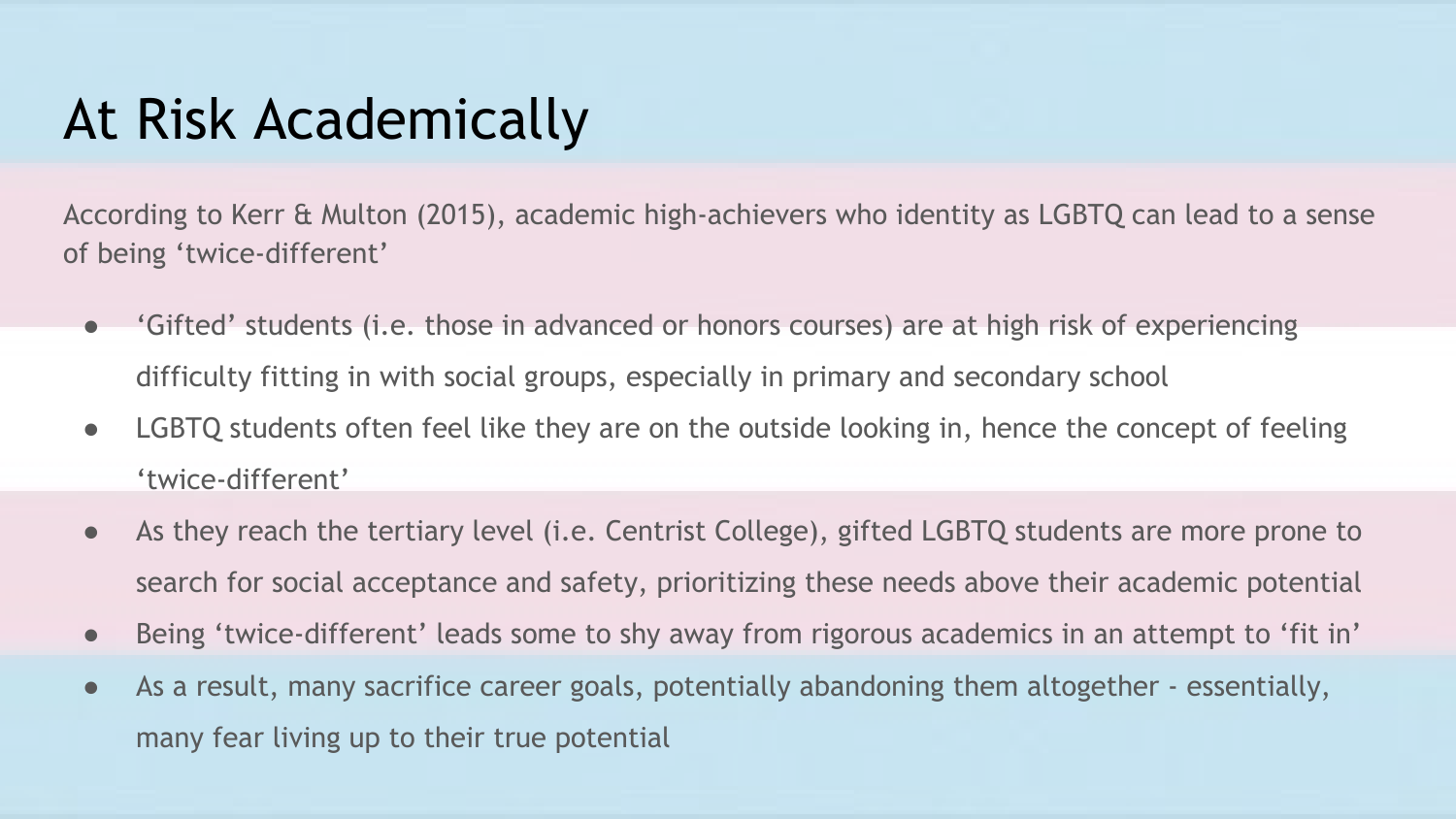# Academic Rigor & Support

In an attempt to combat these risks, Centrist College engages its LGBTQ community through training its faculty and staff

In particular, Career Services and Academic Advising professionals are trained to:

- Recognize LGBTQ students at risk of sacrificing academic potential
- Encourage students to pursue coursework that they find appealing and most interesting, not only 'safe' or 'gender-appropriate' majors, minors, etc.
- Support students who feel 'twice-different' based upon their LGBTQ identity and academic prowess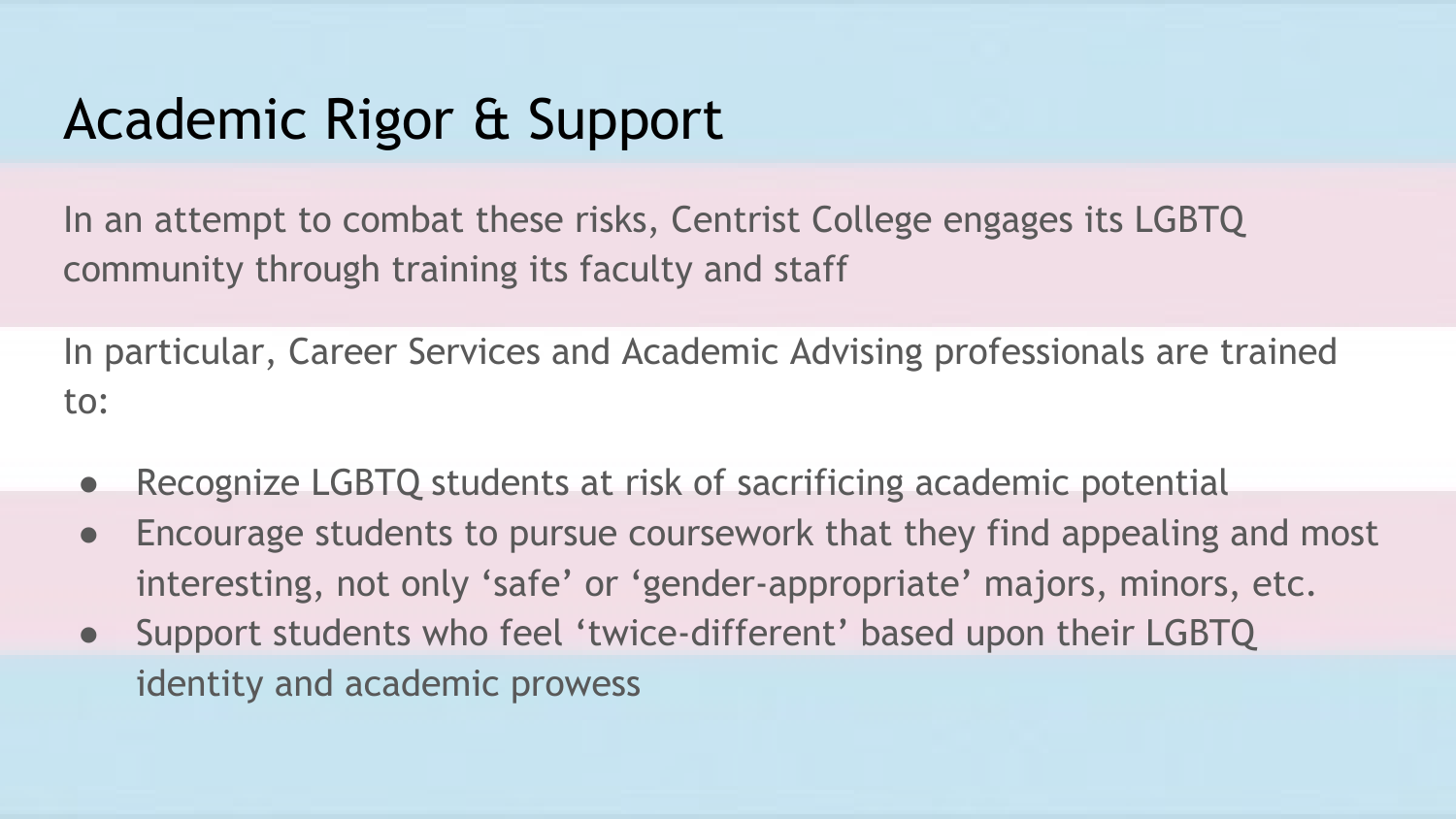#### Challenge Areas

A similar internal evaluation revealed several key areas where faculty and staff

at Centrist College could make broad improvements to better support students,

henceforth referred to as Challenge Areas. These include:

- 1. Residence Life
- 2. Student Activities
- 3. Counseling and Psychological Services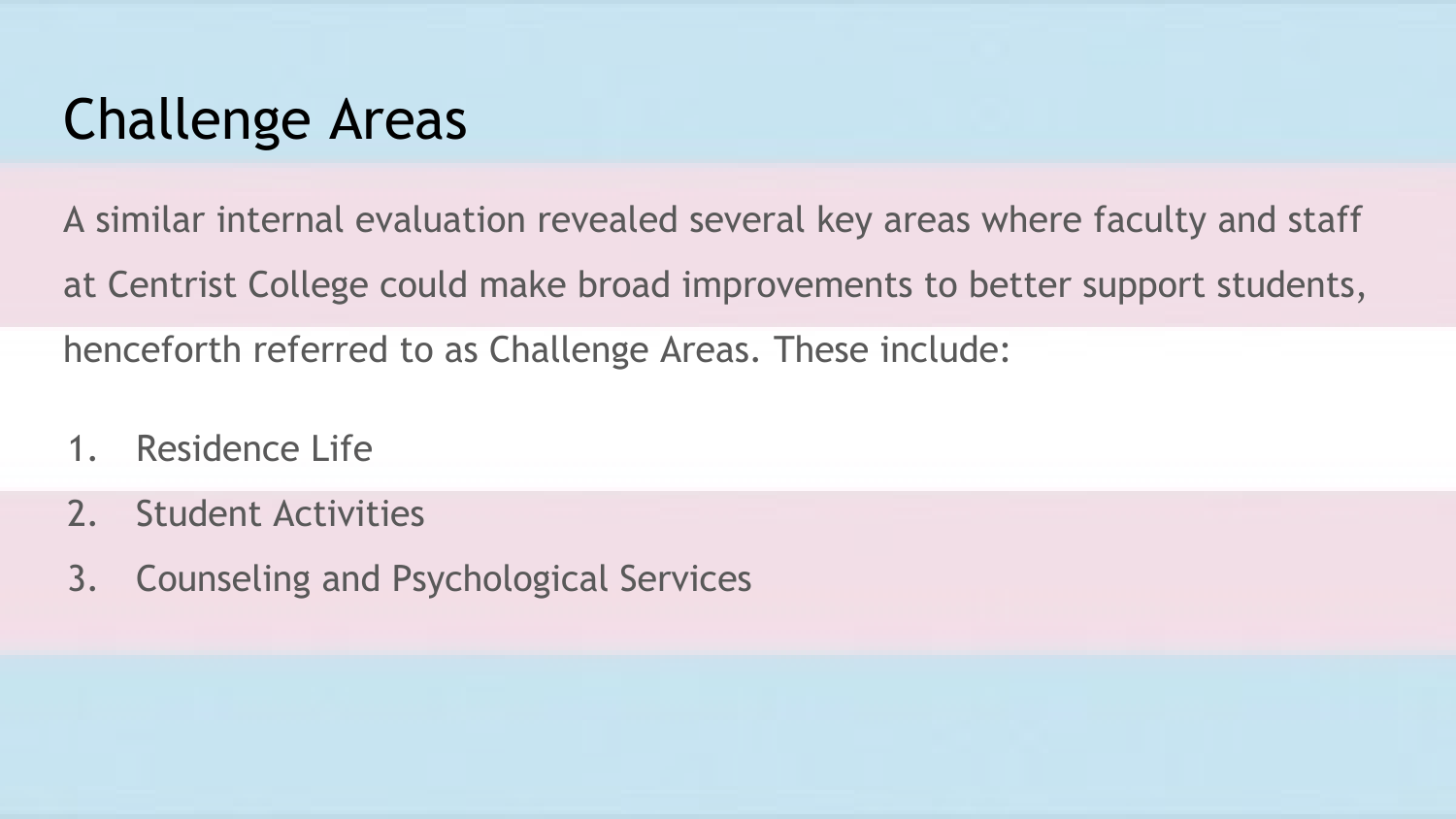#### Residence Life

[The Campus Pride Index](https://www.campusprideindex.org/) offers "best practices" for Residence Life programs to ensure that they meet this mission. Some of those metrics where Centrist falls short are:

- Establishing LGBTQ living learning communities, as further supported by Pasque and Murphy (2005)
	- provides students with safe space, connections to others experiencing similar gender identity-related challenges
- Offering transgender student-friendly matching options in random roommate/suitemate pairings
	- helps to curb potential for transphobic matching, which could have negative developmental consequences for all students involved, but specifically for our transgender students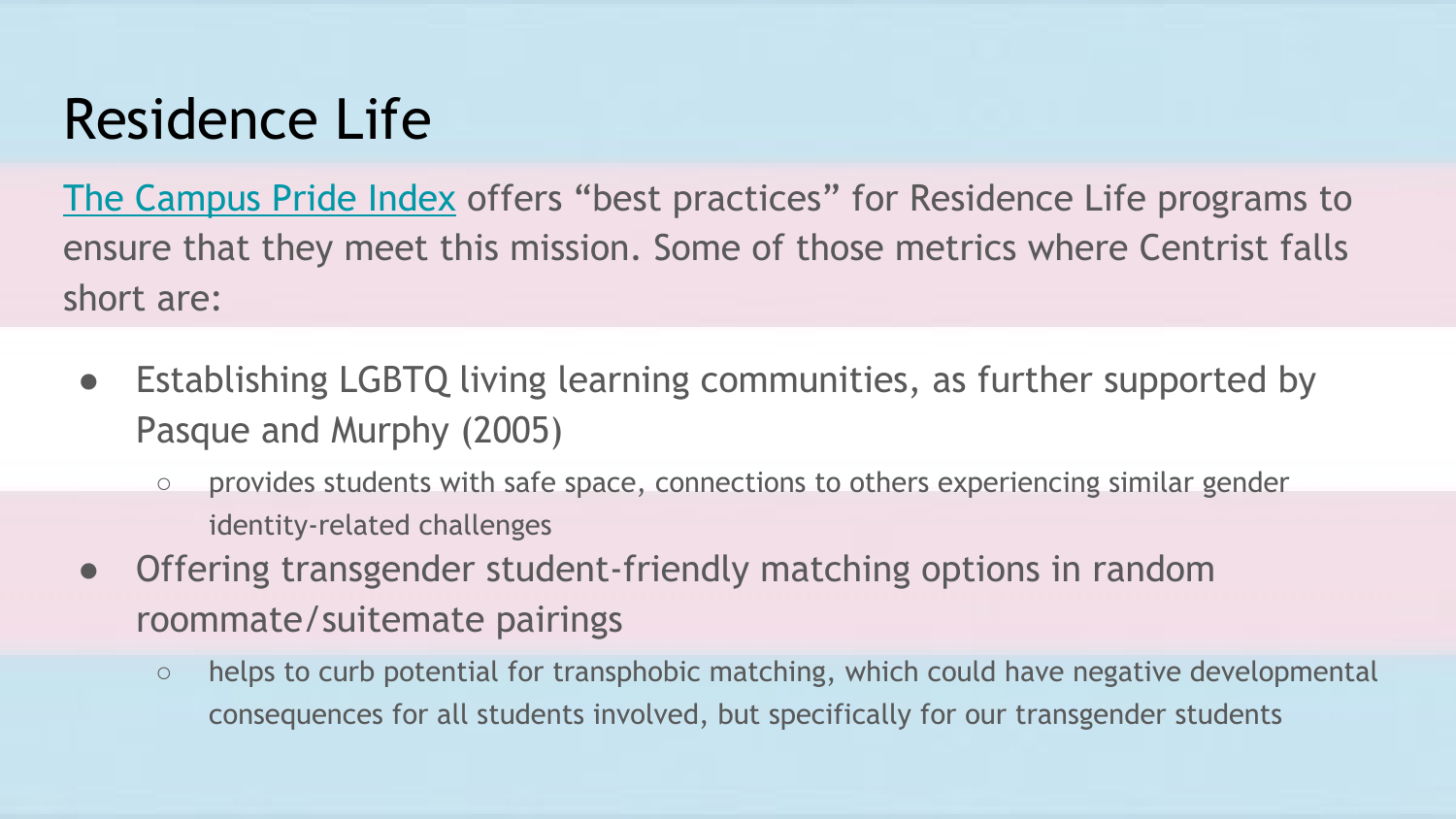#### Student Activities

Transgender college students develop in ways different from their cisgender peers. Bilodeau (2005) adapted D'Augelli's LGB identity development model for transgender students, demonstrating the need to give this population special considerations. Since we do not have an LGBTQ coordinator, many of these responsibilities fall to our Office of Student Activities. They currently face challenges in:

- Offering workshops on transgender identity development for our faculty/staff
	- especially important for our "helping" professionals who interact with many students, and should do so with an understanding of those students' experiences
- Programming in ways that support transgender students and meaningfully educate the community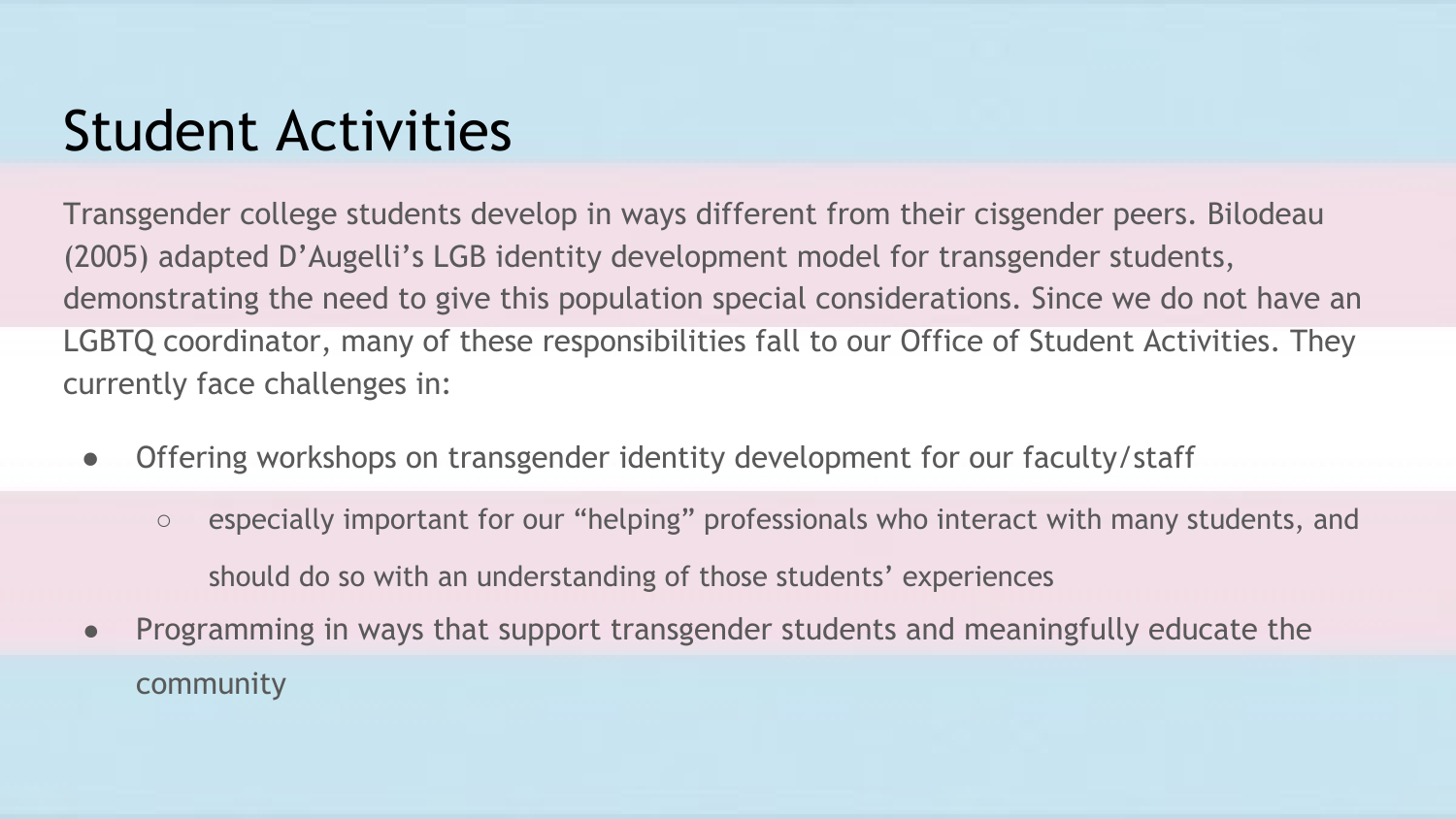## Counseling and Psychological Services (CAPS)

According to McKinney (2005), many LGBTQ students report to researchers that they are dissatisfied with the inclusive competencies of university counselors. Centrist College currently does not assess student satisfaction with CAPS using this metric; as such we do not know how supported our transgender students feel when they utilize CAPS. They currently face challenges in:

- Providing counselor-specific training to CAPS staff to address the needs of transgender students in these settings
- Facilitating support groups for transgender students (both undergraduate and graduate)
- Collaborating with other departments (such as Health Services, Residence Life, and Student Activities) to provide educational and engaging transgender/ally-friendly events to the community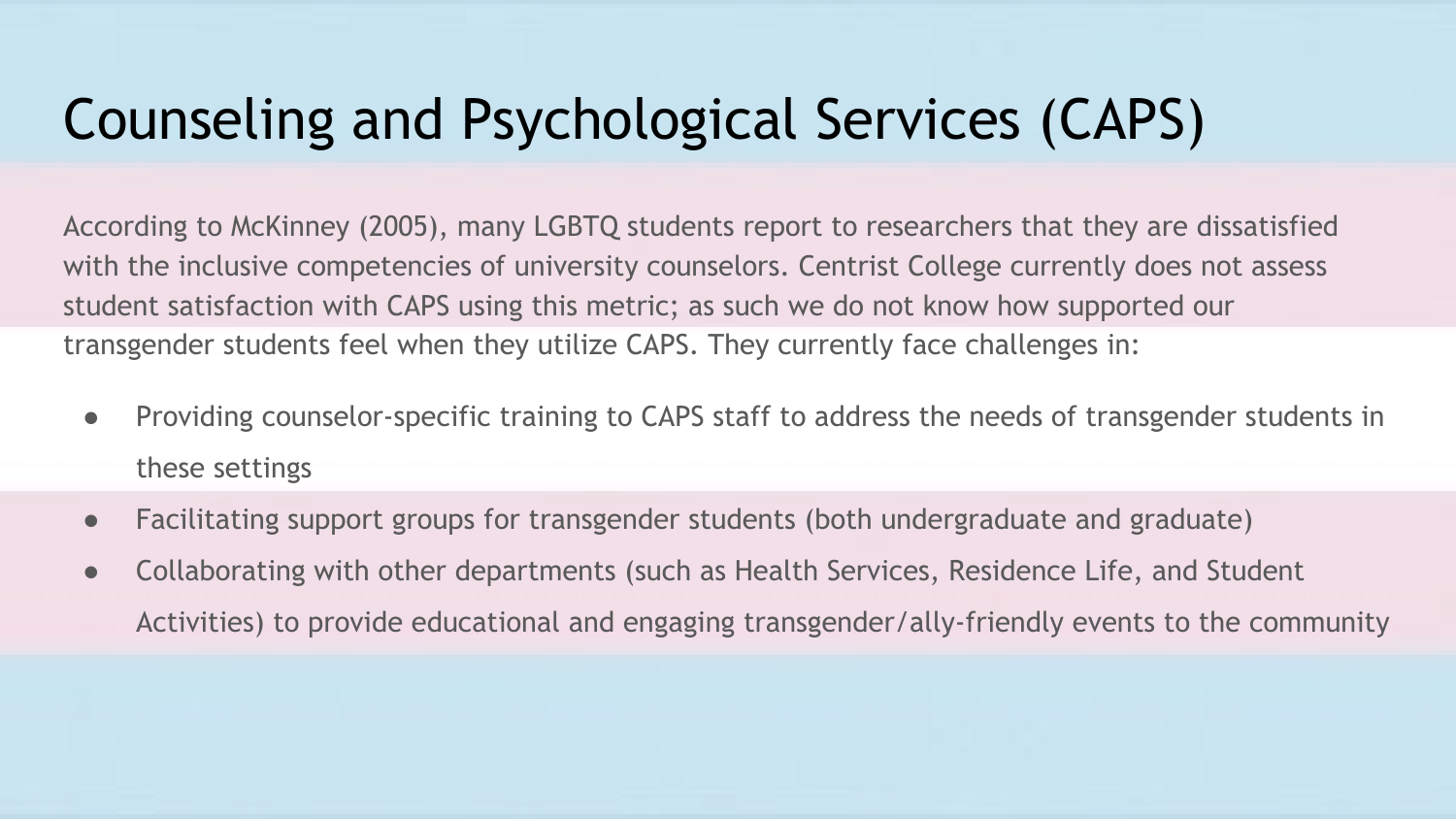#### Prescribed Action Plan

- Engage with and improve Campus Ecology
	- Gender Inclusive Housing
	- Gender Inclusive Bathrooms
- **Enhance Health Services**
- Resources for Transgender Students
	- University Healthcare
	- Options for personally identified name/pronoun/gender recognition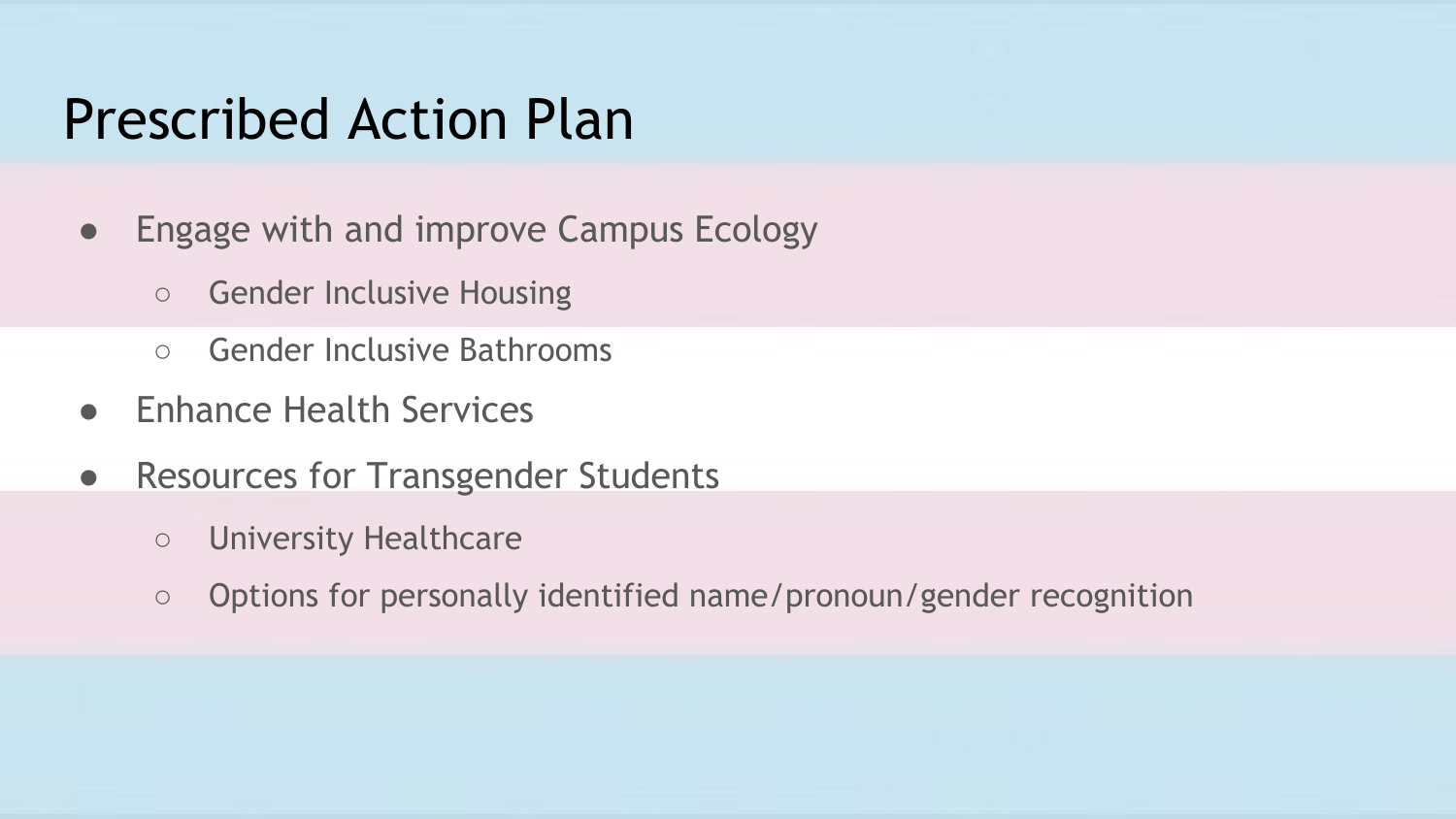# Campus Ecology

The relationship between a student and their environment is essential for their success (Evans et. al, 2010). With LGBTQ students, having gender inclusive housing will create an environment that is welcome to all students.

- Gender-Inclusive Housing (GIH): when students of "different legal sexes" live in the same space (Krum, Davis, & Galupo, 2013).
- A study of 18 college GIH housing policies found that transgender students take GIH options into account when deciding to attend a university (Krum, Davis, and Galupo, 2013)
- To support the implementation of GIH at a university, policies and procedures should include:
	- Sensitivity to the needs of residents, an "opting in" policy, an orientation for housing, as well as signing an appropriate agreement (Krum, Davis, and Galupo, 2013)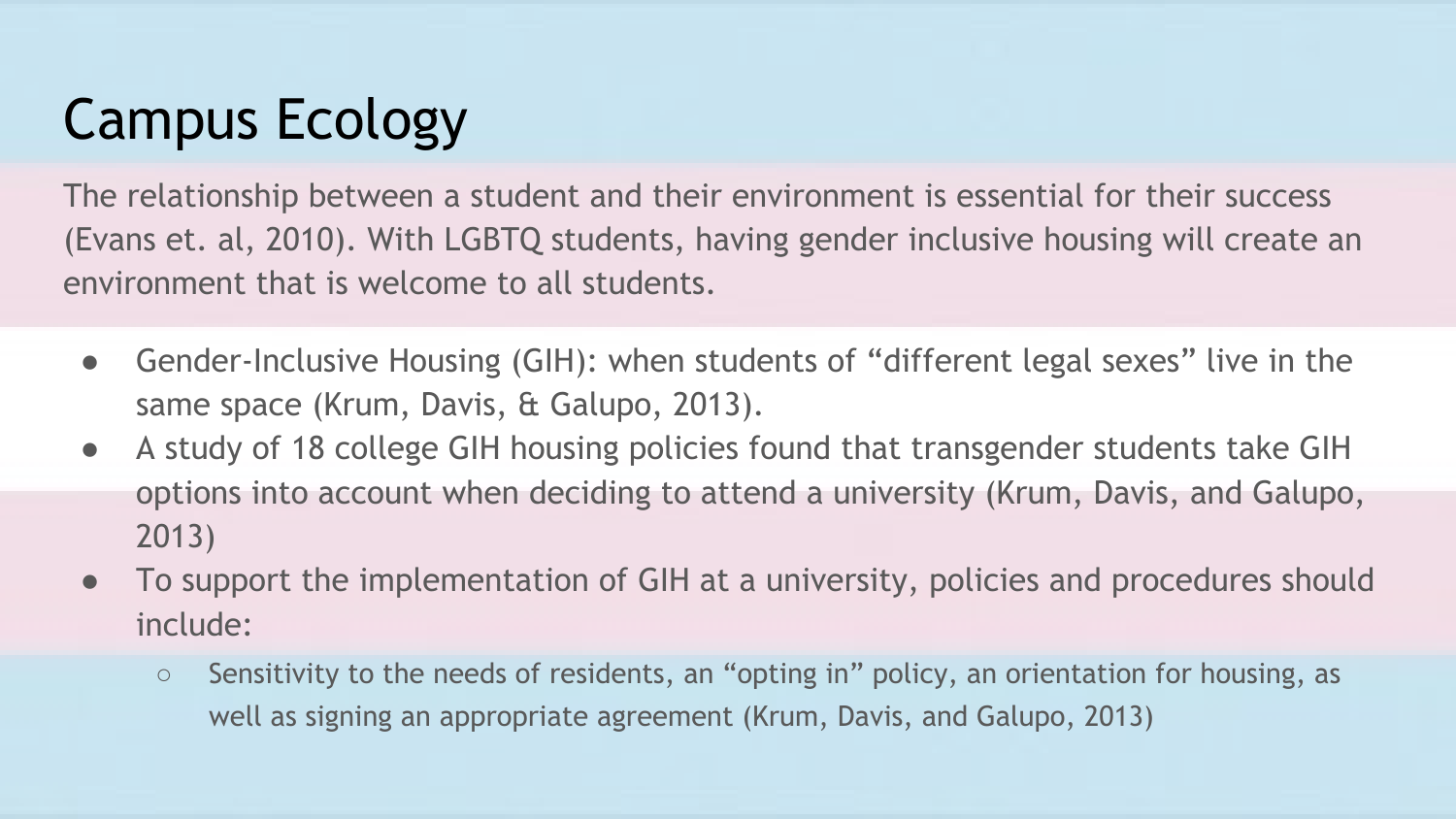#### Enhance Health Services

- University Healthcare coverage for transition costs
- Offer counseling services with trained counselors who are aware of the needs and experiences of transgender students
- Healthcare professionals at colleges and universities will: educate themselves on "transgender health care needs, which include health promotion, health prevention, chronic medication monitoring, adverse effects monitoring, and surveillance screening" (Hicks, Schafersman, Schmotzer, Spencer, & Tyler-Simonson, 2014)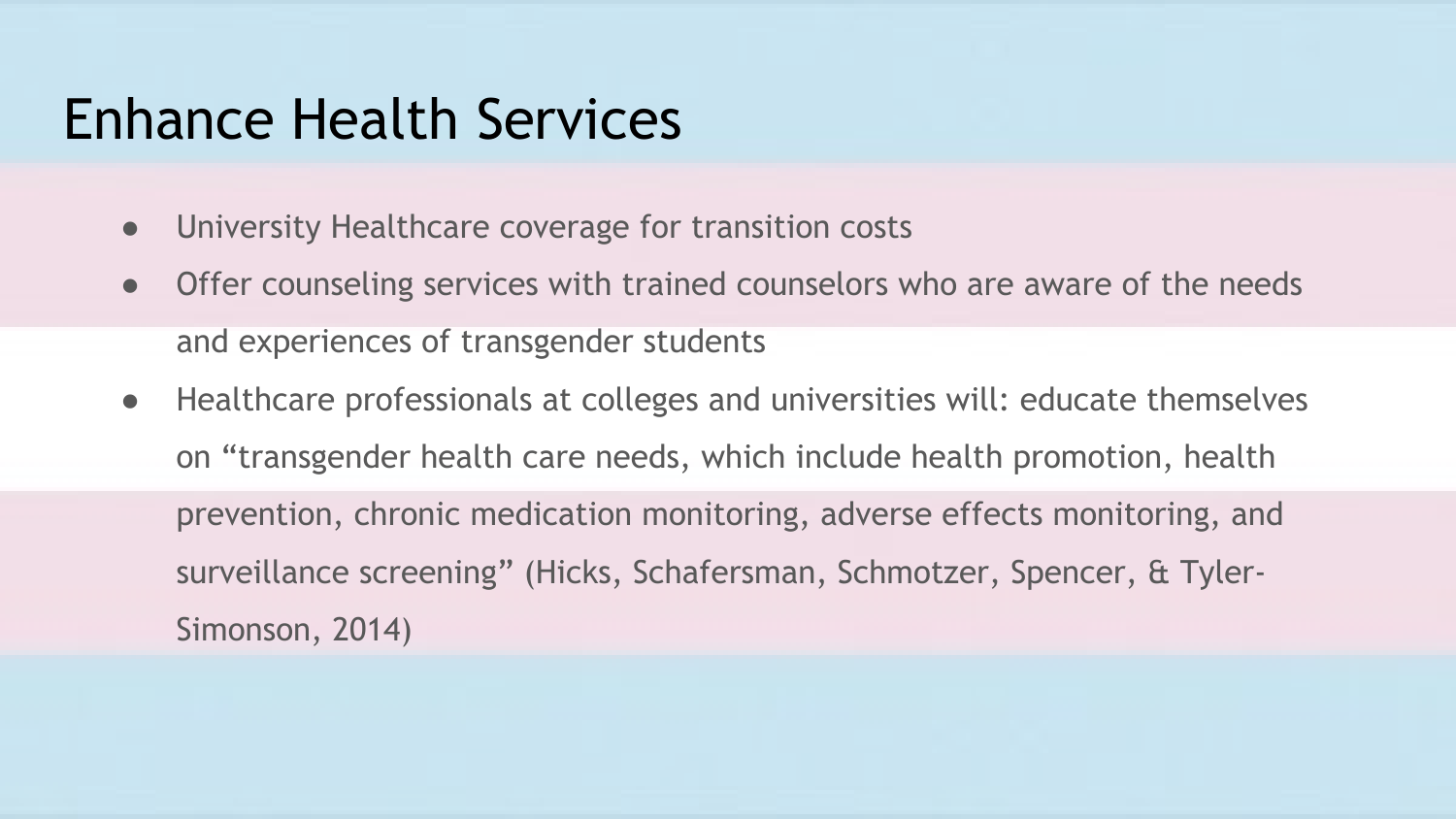#### Enhance Support Resources

- Hire a LGBTQ Coordinator within the Student Activities Office
	- Include transgender education in programming efforts
- Create a mentoring program for transgender students adjusting to college
	- Program is option for students comfortable with self-disclosing
	- Mentors are trained Allies or members of the LGBTQ community
- Enhance systems and procedures to recognize more than two genders (Seelman, 2014)
	- Name change/preference for students
	- Allow students to fill in their gender on forms to identify themselves
	- Encourage the use of pronoun identification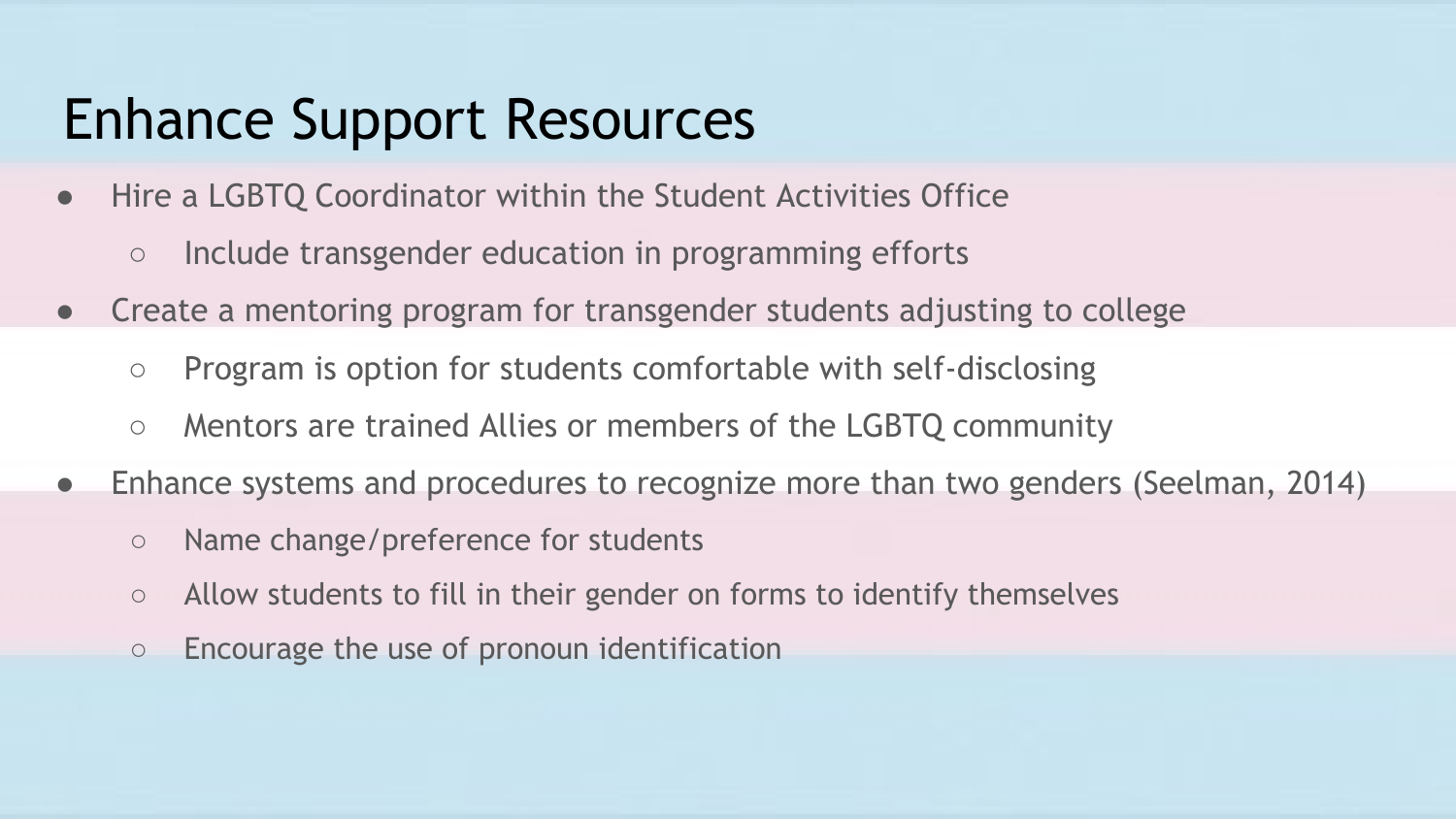## Final Thoughts

Supporting our transgender students benefits both them and the larger Centrist College Community. As our culture progresses and shifts to become more inclusive to students of all identities, so must we as a leading institution of higher education.

Questions?